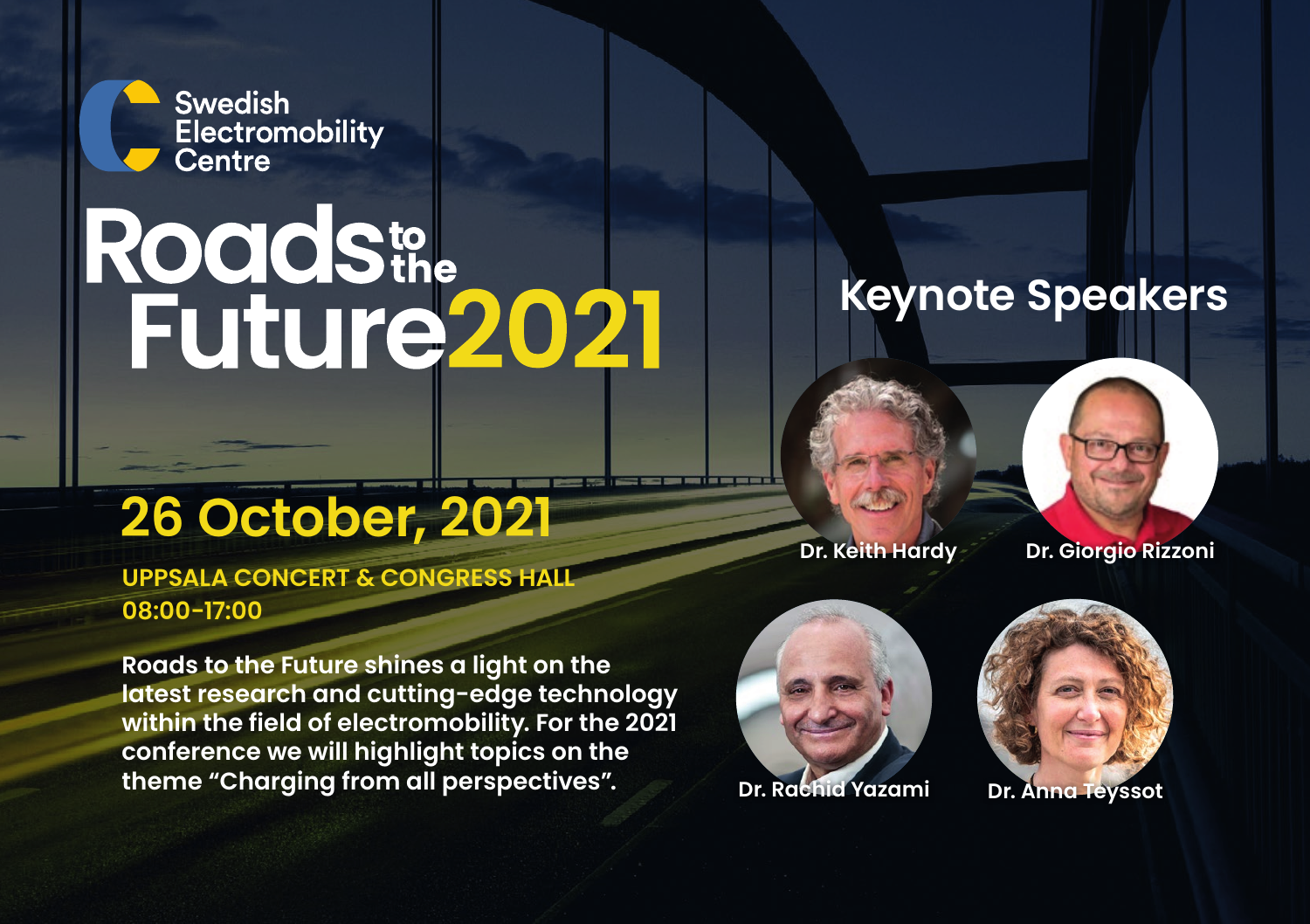## **Roadste Future2021**

- 08:00 REGISTRATION Coffee and sandwich
- 09:00 Welcome Moderator Anders Ådahl SEC Introduction – Linda Olofsson
- 09:15 **KEYNOTE SPEAKER Rachid Yazami** Non-linear voltammetry (NLV): A disruptive route for ultra-fast battery charging.
- 09:55 **Viktor Larsson** Range estimation and trip planning for battery electric vehicles
- 10:20 COFFEE
- 10:45 **KEYNOTE SPEAKER Anna Teyssot** European Gigafactories: Market drivers and innovation opportunities
- 11:25 **Damien Frost** No Joule Left Behind: Using power electronics to get the most out of large batteries
- 11:50 Panel discussion

#### 12:10 **LUNCH**

#### 13:30 **KEYNOTE SPEAKER Giorgio Rizzoni** Battery life and second life estimation – data- vs model-based estimation methods

#### 14:10 **Kristina Edström** Battery roadmaps, visions for road transports

14:35 **Patrick Plötz** The Future of Charging Infrastructure for Electric Trucks

#### 15:00 COFFEE

- 15:20 **KEYNOTE SPEAKER Keith Hardy** Vehicle-Grid Integration – Programmatic Direction, Issues and Enabling **Technologies**
- 16:00 **Sture Portvik** Electrification of transport, the Oslo way
- 16:25 Panel discussion
- 16:50 Closing remarks
- 17:00 END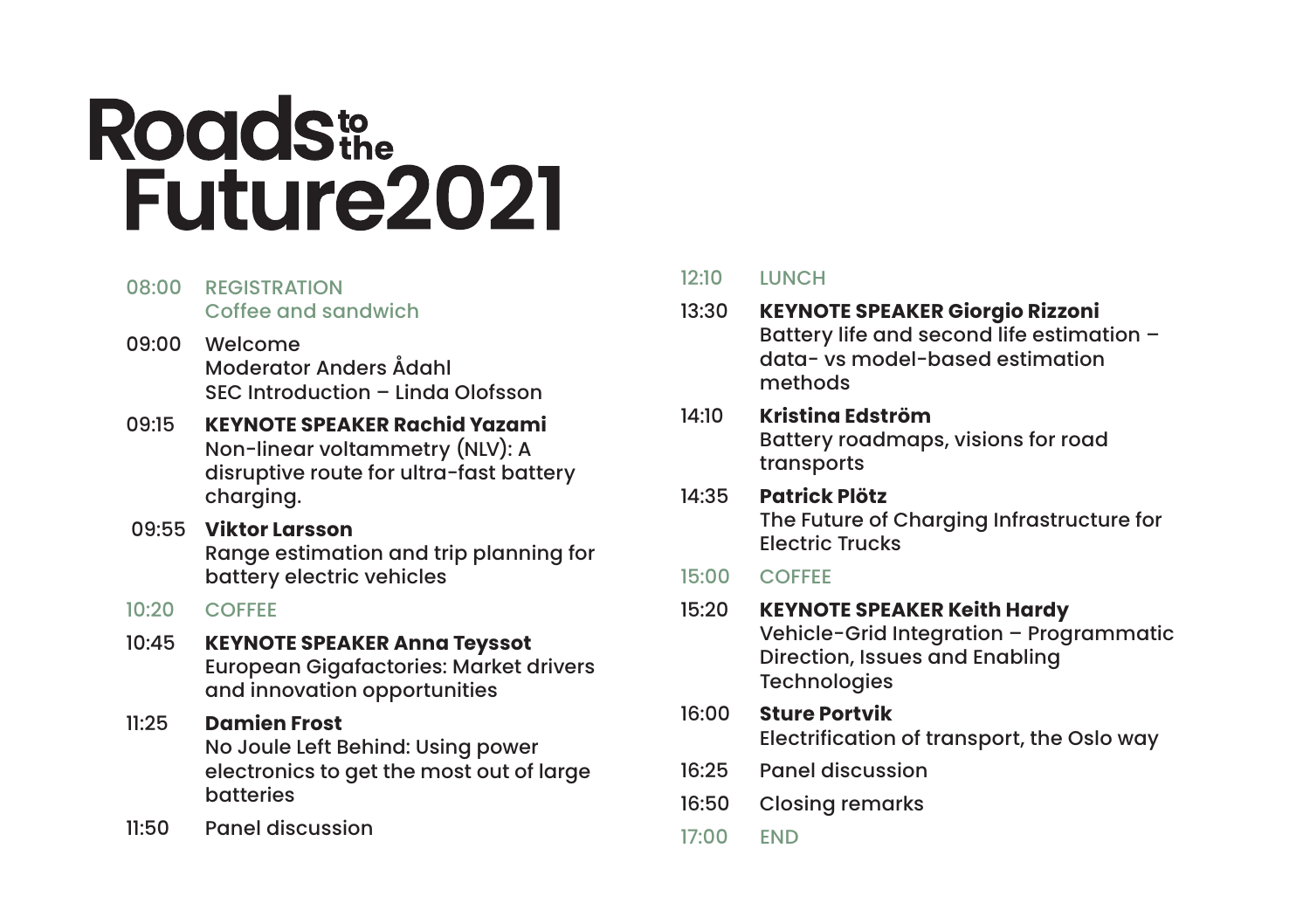### **Welcome**

to SEC's biennial, international electromobility conference Roads to the Future.

Roads to the Future shines a light on the latest research and cutting-edge technology within the field of electromobility. For the 2021 conference we will highlight topics on the theme "Charging from all perspectives".

The conference brings together researchers, students, and professionals from all over the world to promote an enthusiastic and collaborative approach, and to share knowledge across borders and fields of interest within the scientific community as well as the electromobility industry.

Join us for a day of networking and learning.

### **Dinner**

Don't miss the follow-up dinner in the evening for a chance to enjoy some good food, good conversation, and to get to know like-minded people.

19:00 - three course dinner at Restaurant Hyllan in Uppsala

(We will adapt the conference to any Covid-19 restrictions in place at the time of the event.)